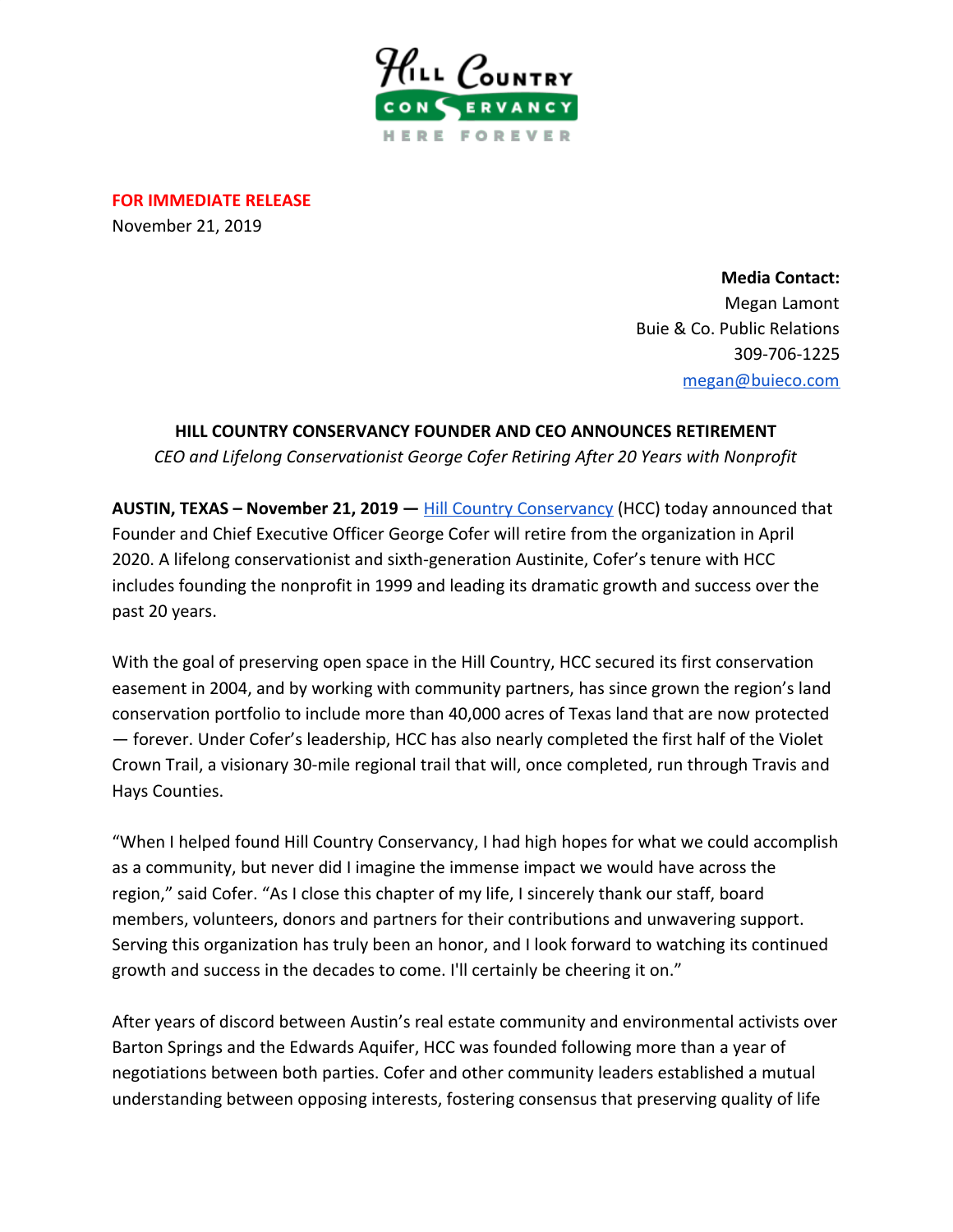and our natural resources was a top priority for both developers and environmentalists as the region continued to grow.

"George played a key role in bringing the two sides together and creating trust. His hopeful personality, dedication to conservation and willingness to work with other leaders in both the environmental and development communities made the Hill Country Conservancy a point of pride for everyone involved," said Senator Kirk Watson, Austin Mayor at the time of HCC's founding. "His efforts and just being a likeable, good guy have sustained the organization's success over these many years. I'm very proud of what he's accomplished on our behalf. Our region owes a great deal of thanks to George Cofer."

The organization was officially incorporated on February 14, 2000, rooted in a commitment to conserve critical watersheds, preserve outdoor recreation and maintain the Hill Country's unique quality of life — all while continuing to build upon the region's economic vitality.

Additional major milestones achieved under Cofer's leadership include:

- Sourcing more than \$50 million to support land conservation, water quality initiatives and publicly accessible trail projects throughout the region;
- Growing the region's land conservation portfolio to include more than 40,000 acres of Texas land, now protected forever;
- Expanding HCC's service area from two to six counties along the Colorado River to preserve land near the City of Austin's drinking supply;
- Raising more than \$13 million during the organization's first-ever capital campaign (2014 - 2017);
- Securing a pledge of more than \$5 million from the Regional Conservation Partnership Program to promote land stewardship best practices and to ensure sensitive agricultural lands across the Blanco, Middle Colorado and Llano river basins are conserved;
- Leading the visioning, planning and permitting processes for and construction of the Violet Crown Trail to provide Central Texans with alternative transportation options and access to nature; and
- Collaborating with numerous community partners to close on more than 50 conservation easements, capturing land development rights that guarantee preservation of critically important land in perpetuity.

"HCC would not be what it is today without George's phenomenal vision, leadership and commitment to conservation. His passion and expertise have set us on a strong trajectory, and I know I speak for the entire board when I say his legacy will continue forever," said HCC Board Chair Ashley Kegley-Whitehead. "As we begin our search for the next CEO, we will ensure